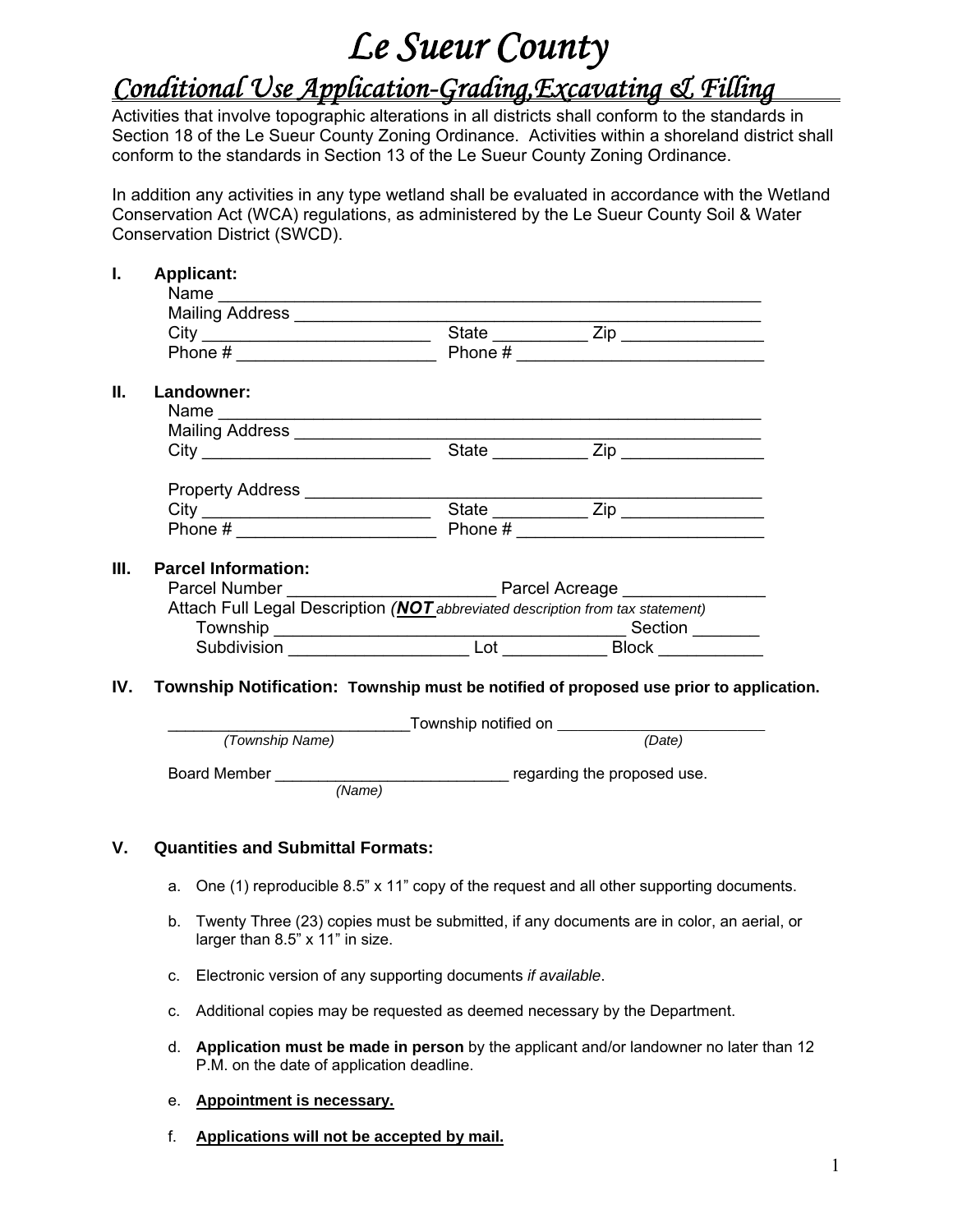#### **VI. Fees: Must be paid at the time of application.**

| <b>Conditional Use Permit</b> | \$750 After-The-Fact fee is <b>doubled.</b> |
|-------------------------------|---------------------------------------------|
| Filing Fee                    | \$46                                        |

**Additional Fees:**  Special Meeting \$ 2,000 After-The-Fact Penalty \$ 1,500 OR 10% of improvement, whichever is greater

#### **VII. Type of Request: Grading, Excavating or Filling.**

| □ Non-Shoreland                               | Cubic yards of material movement:            |  |  |  |
|-----------------------------------------------|----------------------------------------------|--|--|--|
| □ Within Bluff Impact Zone                    | Cubic yards of material movement:            |  |  |  |
| $\Box$ Within Bluff                           | Cubic yards of material movement:            |  |  |  |
|                                               | TOTAL cubic yards of material movement: ____ |  |  |  |
| <b>J Shoreland-</b> Outside Shore Impact Zone | Cubic yards of material movement:            |  |  |  |
| □ Within Shore Impact Zone                    | Cubic yards of material movement:            |  |  |  |
| □ Within Bluff Impact Zone                    | Cubic yards of material movement:            |  |  |  |
| $\Box$ Within Bluff                           | Cubic yards of material movement:            |  |  |  |
| TOTAL cubic yards of material movement: _     |                                              |  |  |  |

□ Assurance security shall be required for projects that are >1500 cubic yards.

#### **VIII. Description of Request:**

- **a.** A full description of request with detailed information including what operations are to occur and what general types of equipment may be used in the operation must be attached.
- **b.** Complete the following in relationship to the proposed Conditional Use Permit.
	- **1. ENVIRONMENTAL IMPACT:** \_ \_\_\_\_\_\_\_\_\_\_\_\_\_\_\_\_\_\_\_\_\_\_\_\_\_\_\_\_\_\_\_\_\_\_\_\_\_\_\_\_\_\_\_\_\_\_\_\_\_\_ **2. ADVERSE IMPACT ON SURROUNDING AREAS:** \_\_\_\_\_\_\_\_\_\_\_\_\_\_\_\_\_\_\_\_\_\_\_\_\_\_\_\_\_\_\_\_\_\_\_\_\_\_\_\_\_\_\_\_\_\_\_\_\_
	- 3. STORMWATER RUNOFF:
	- **4. DOES ANY PART OF THE PROJECT EXTEND BELOW OHWL: \_\_\_\_\_\_\_\_\_\_\_\_\_\_\_\_\_\_\_\_\_\_\_\_\_\_\_\_**
	- **5. WETLAND IMPACT:** \_ \_\_\_\_\_\_\_\_\_\_\_\_\_\_\_\_\_\_\_\_\_\_\_\_\_\_\_\_\_\_\_\_\_\_\_\_\_\_\_\_\_\_\_\_\_\_\_\_\_\_\_\_\_\_\_\_\_
	- **6. SLOPE STABILITY:**  $\blacksquare$
	- 7. CERTIFICATE OF INSURANCE:
	- **8. MEET ALL APPLICABLE COUNTY STATE & FEDERAL REGULATIONS:**  (*For example additional licensing and/or permitting)*\_\_\_\_\_\_\_\_\_\_\_\_\_\_\_\_\_\_\_\_\_\_\_\_\_\_\_\_\_\_\_\_\_\_\_\_\_\_\_\_\_\_\_\_\_\_\_\_\_
- **IX. Site Plan:** Shall include but not limited to the following:
	- **Parcels < 5 AC =** 2-foot contours depicting existing and proposed topography.
	- **Parcels 5-20 AC =** 5-foot contours depicting existing and proposed topography.
	- **Parcels >20 AC =** 10-foot contours depicting existing and proposed topography.
	- Location of grading, excavating, and/or filling sites.
	- Location of areas for obtaining fill or disposing of excavated materials.
	- Tree inventory of all trees, indicating trees to be cut or removed. *(Caliper of 6 inches or greater measured 4.5 feet from ground level).*
	-
- 
- North point Lake Existing Structures Septic system<br>● Setbacks River Proposed Structures Well
- 
- Road Right-Of-Way Stream Ponds Easements
- Landscape, screening and buffering entitled and the Drainage business of the Drainage
- Setbacks River Proposed Structures Well
- 
- Property Lines Wetland Lot Dimensions Access (size & location)
	-
	-
- *● Site plan & As-Built must be completed by a surveyor or professional engineer.*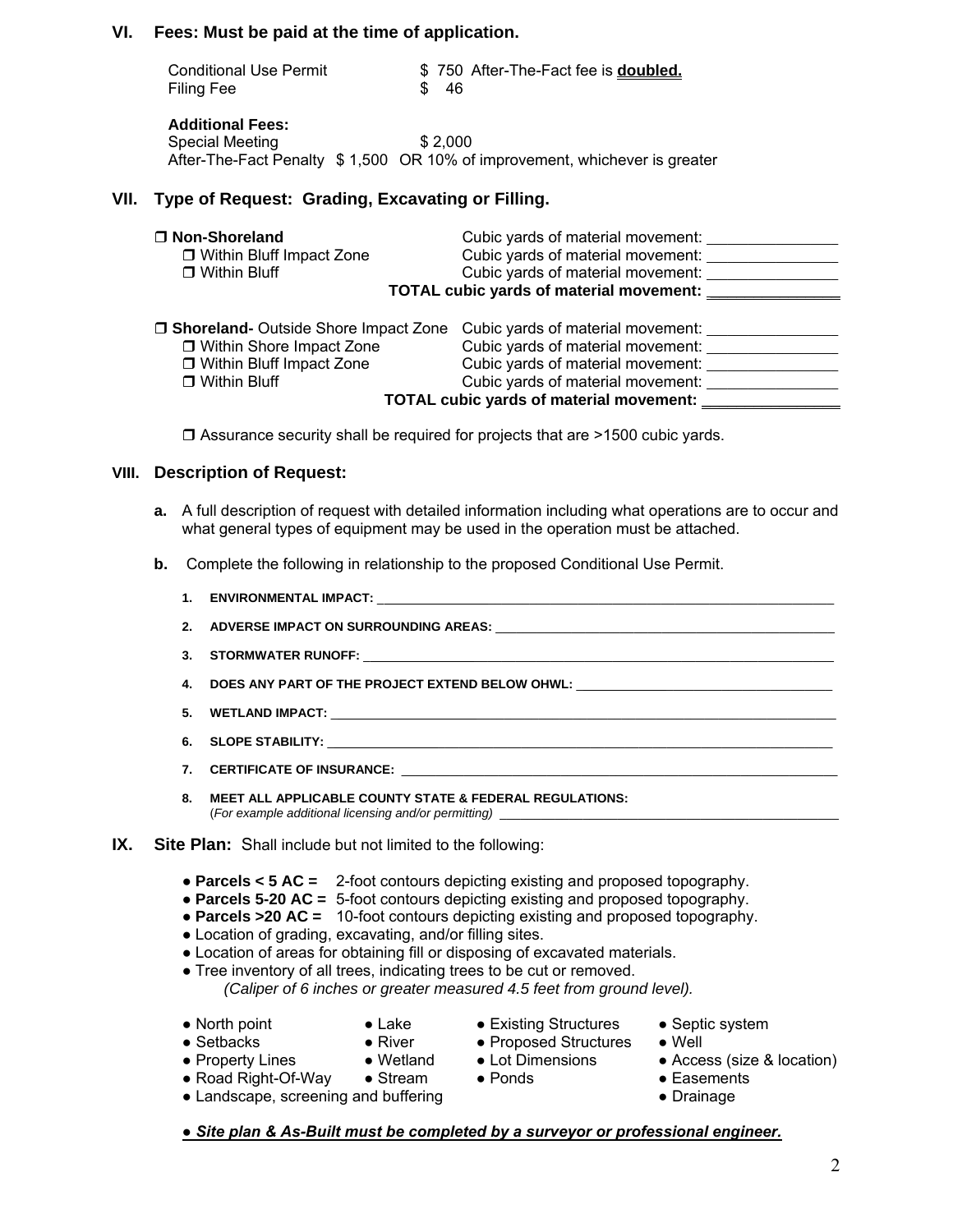#### **X. Restoration Plan:** Shall include but not limited to the following:

- Areas of restoration shall include the application of a minimum of 4 inches of topsoil or similar material that will support plant growth. (*Must be included in cubic yards calculation of material.)*
- Reseeded areas indicated with type of vegetation. *(Shall meet minimum standards by the SWCD))*
- Tree replacement plan. *(Areas located within the Bluff Impact Zone, Bluff, Shoreland & Conservancy Distircts) -* Root zone of existing trees shall be preserved and protected during development.
- Replace one tree for every tree that is removed.
- Replacement trees shall have a minimum caliper of 2 inches at 4.5 feet from ground level.

#### **XI. Attachments: Shall include but not limited to:**

- a. **Description of Request**-*See Part VIII for full details and requirements.*
	- b. **Site Plan**-*See Part IX for full details and requirements.*
- c. **Full Legal Description**-*Not abbreviated description from tax statement.*
- d. **Access approval**-*Attach approval in writing from proper road authority.*
- e. **Township Notification**-*See Part IV for details and requirements.*
- f. **Septic System Compliance Inspection**
- g. **Erosion Control Plan**-*Attach completed and signed plan including map.*
- h. **Restoration Plan**-*See Part X for full details and requirements.*
- i. **Approved Stormwater Pollution Prevention Plan -***Must meet NPDES requirements and prepared by a licensed professional engineer*.

#### **XII. Procedure:**

The Planning & Zoning Commission shall hold a public hearing on the proposed Conditional Use Permit at a scheduled Planning and Zoning Commission meeting.

 The Planning and Zoning Commission is an advisory board to the County Board of Commissioners and will make a recommendation to the County Board.

 The Department shall report the finings and recommendations of the Planning Commission to the County Board for final decision.

Action by the County Board shall be a majority vote of its members.

 The Department shall notify the applicant and/or landowner in writing of the County Board decision.

 A certified copy of the Conditional Use Permit shall be filed with the Le Sueur County Recorder by the Department.

#### **XIII. Signatures:**

*I* hereby certify with my signature that all data contained herein as well as all supporting data are true and *correct to the best of my knowledge.* 

**\_\_\_\_\_\_\_\_\_\_\_\_\_\_\_\_\_\_\_\_\_\_\_\_\_\_\_\_\_\_\_\_\_ \_\_\_\_\_\_\_\_\_\_\_\_\_\_\_\_\_\_\_** 

Applicant signature Date

*I* hereby certify with my signature that all data contained herein as well as all supporting data are true and *correct to the best of my knowledge.* 

Property Owner signature **Date**